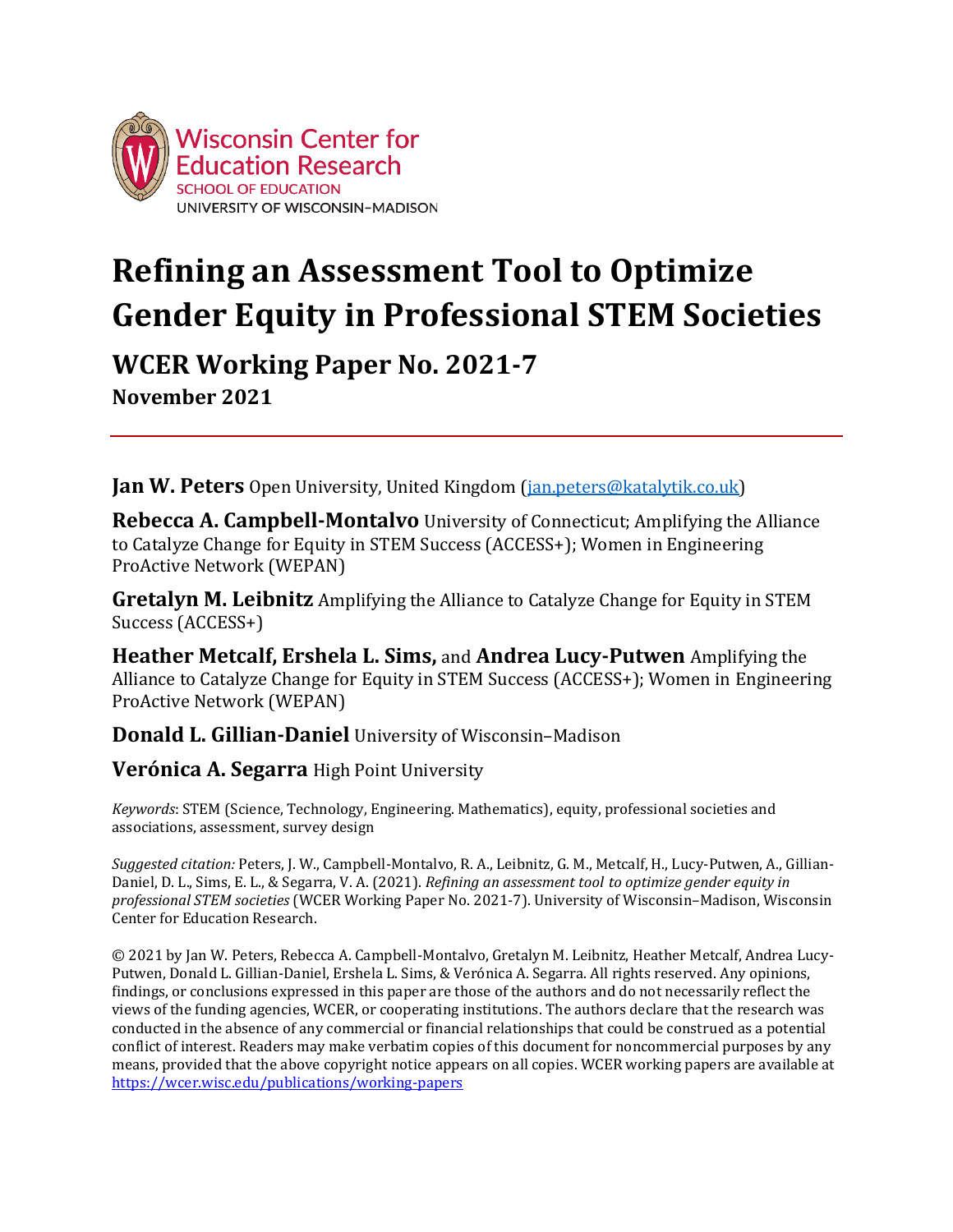# **Refining an Assessment Tool to Optimize Gender Equity in Professional STEM Societies**

#### **Abstract**

Professional societies (ProSs) are instrumental in shaping science, technology, engineering, and mathematics (STEM) cultural norms. Existing legacy structures designed to serve majority groups and constructed in service of dominant norms and values present a clear obstacle to attracting, retaining, and serving minoritized STEM professionals, such as women, particularly women with additional intersecting marginalized statuses (Solebello et al., 2016). In this perspective article, we in the Amplifying the Alliance to Catalyze Change for Equity in STEM Success project, known as ACCESS+, explain our development of an adapted diversity, equity, and inclusion assessment tool. ACCESS+ is an NSF ADVANCE Partnership that is adapting a pre-existing tool known as the Diversity and Inclusion Progression Framework, which was developed in the United Kingdom jointly by the Royal Academy of Engineering and the Science Council (2021). As with the original version, the purpose of the U.S. adaptation—the Equity Environmental Scanning Tool, or EEST—is to provide STEM ProSs with a way to benchmark their diversity, equity, and inclusion efforts, discern areas of organizational strength, and identify foci for organizational remediation. In this piece, we share background information for EEST refinement, including content adaptations and structural changes.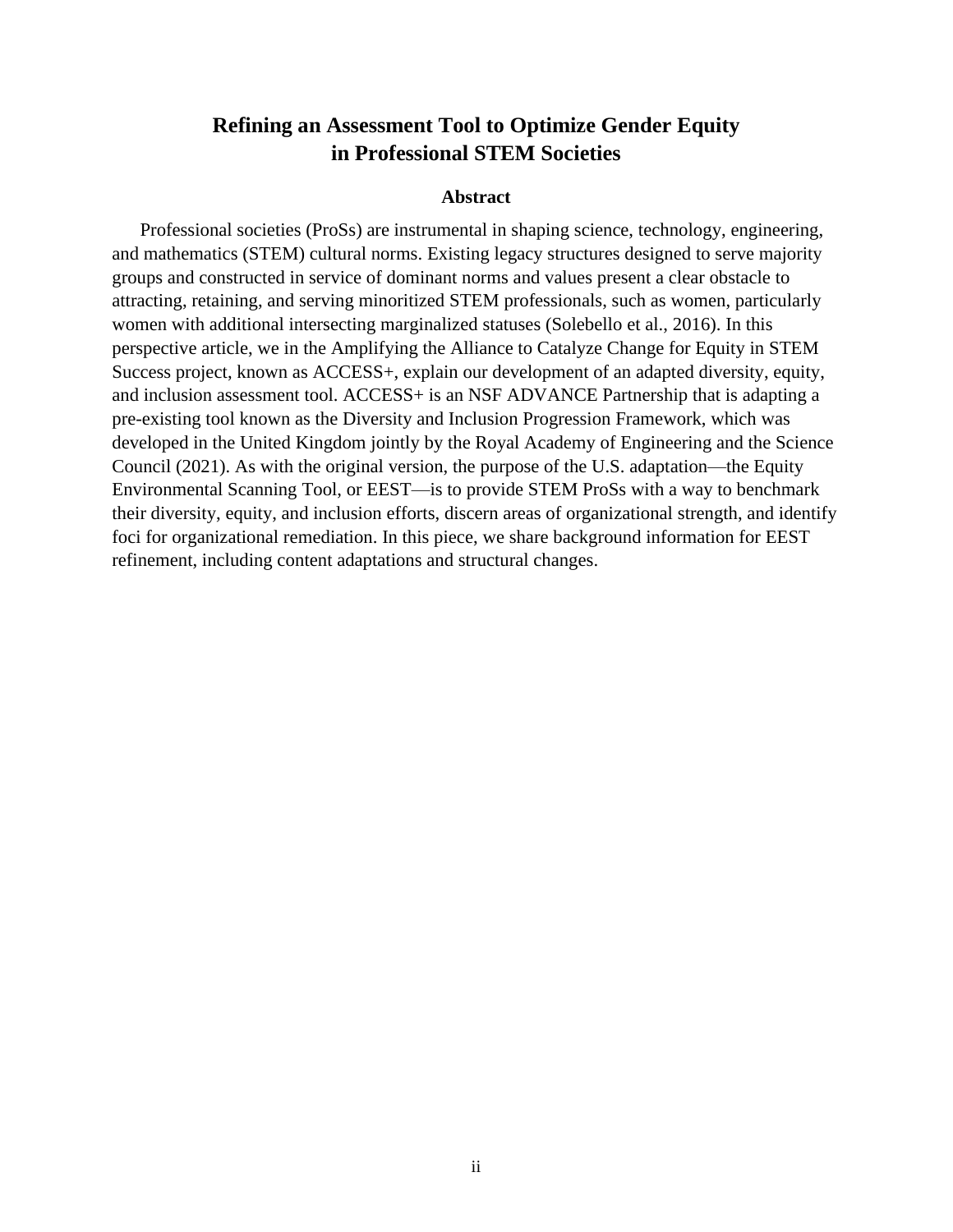# **Refining an Assessment Tool to Optimize Gender Equity in Professional STEM Societies**

## **Jan W. Peters, Rebecca A. Campbell-Montalvo, Gretalyn M. Leibnitz, Heather Metcalf, Andrea Lucy-Putwen, Donald L. Gillian-Daniel, Ershela L. Sims, and Verónica A. Segarra**

#### **Introduction**

Professional societies (ProSs) shape disciplinary norms and values. They exert significant power and influence over the career trajectories of their members through networking, opportunities for early leadership, and exposure to emerging technologies and trends, particularly for members historically excluded from a field. Participating in such societies has been linked with the retention of historically excluded people in science, technology, engineering, and mathematics (STEM) fields (Smith et al., 2021). It is widely recognized that these fields are better able to address global concerns when they welcome, support, and retain diverse talent (Borman et al., 2010; Page, 2007; Page, 2019), and numerous mandates exist for incorporating diversity, equity, and inclusion (DEI) into STEM (Nardi, 2021). Like the fields in which they are embedded, STEM ProSs often exemplify a general commitment to the ideologies of meritocracy, neoliberalism, and empirical/apolitical stances (McGee, 2020). Yet, for most of STEM history, such ideologies have presented systemic obstacles to women and professionals from other marginalized groups (National Academies, 2018). For example, ideologies in professional engineering culture that can produce inequities include schemas of excellence that focus on characteristics and skills that can be gendered, racialized, and heteronormative, such as the differential emphasis placed on technical skills compared with socially focused, communicationbased activities (Faulkner, 2009; Campbell-Montalvo et al., in press); the belief that STEM is politically and culturally neutral (McGee, 2020); and the notion that if you work hard and long enough you will succeed—that a meritocracy prevails. These myths are at odds with structural approaches that recognize that despite the effort exerted by individuals, structural biases and inequities block them from achieving the same recognition and/or reward as their peers from majority backgrounds.

The history of STEM ProSs reflects the traditional exclusion of women in STEM fields. For example, at the beginning of the last century in the United Kingdom (UK), women engineers were routinely blocked from disseminating their work. They formed the Women's Engineering Society in 1919, in part to be able to publish technical articles. There has been some social progress in STEM ProSs in the UK and the United States; however, activities and efforts aimed at increasing DEI have generally been weak—perhaps because ProSs are often small, poorly funded, and have little time to reach out beyond their discipline. Several ProSs have taken a visible leadership role by advancing the inclusion and understanding of barriers for systemically marginalized groups; incorporating DEI within their business plans; and adopting more strategic approaches than they did in the past (McNelly, 2021). Referring to its own efforts, the American Geophysical Union noted in 2016 that "any professional society has not only a role but a unique opportunity and obligation to help address and establish the culture they want" (National Academies, 2018, p. 6).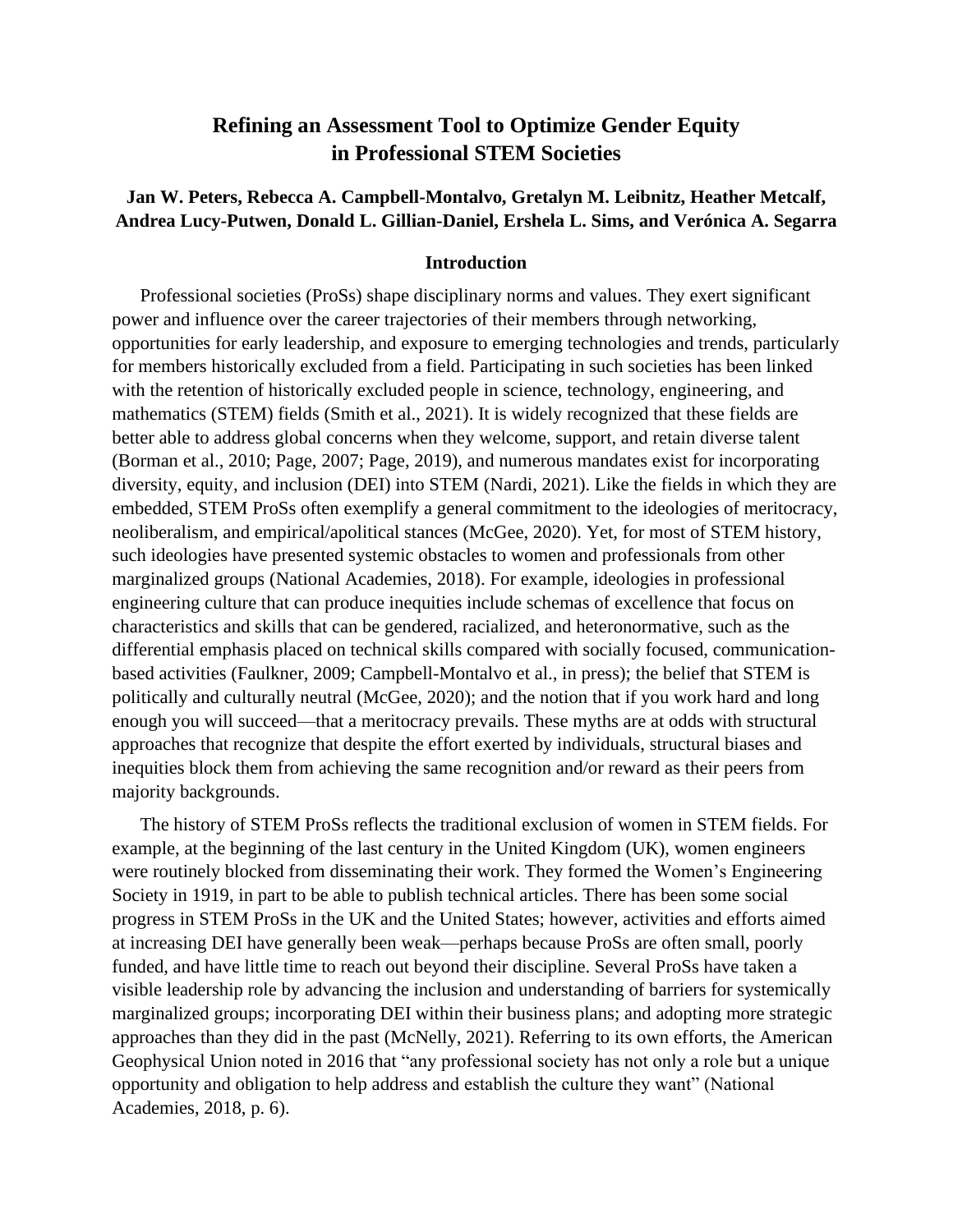#### ASSESSMENT TOOL FOR GENDER EQUITY IN PROFESSIONAL STEM SOCIETIES

STEM ProSs influence STEM workplaces and disciplinary practices through processes such as accreditation, licensure, and professional development, among other areas. At the same time, ProSs are plagued with DEI issues. For instance, a study by Cech and colleagues (2018) of over 16,000 STEM professionals across 14 ProSs provided insights into the cumulative disadvantages faced by women, Latinx, Asian, and African American people, LGBTQ+ members, and people with disabilities. In comparison to white participants, such marginalized groups were reported as being required to work harder, being harassed verbally or in writing, and having their work devalued and disrespected in the workplace. Yet, few peer-reviewed studies explore ProSs' capacity and ability to effect change in what has been referred to as the "chilly climate" for women and systematically marginalized groups (see for example Valian [1998] and Cech and colleagues [2018]). National Academies (2018) found that ProSs valued such research into disadvantages experienced by marginalized STEM professionals. The research highlighted tangible problems and suggested that one reason for inactivity was "because people don't see what they can do to make the change." That study also reported a desire for change, "We can't solve the problems in a vacuum…. We want to identify what kinds of challenges our members are facing and what [we] can do to be a partner and an educator in helping to create actionable steps toward solutions" (p. 5).

In addition to a need for data-informed efforts for change, prior research identified several factors that support successful academic STEM institutional transformation, including 1) senior administrative involvement, 2) widespread collaborative research and synergistic partnerships, 3) clear vision, flexible path, and milestones, and 4) visibility of actions and outcomes (Bilimoria et al., 2008). External factors included a cohort of peer universities (best practice sharing) (Bilimoria et al., 2008). In our work—the work of the Amplifying the Alliance to Catalyze Change for Equity in STEM Success project (ACCESS+)—we apply Bilimoria and colleagues' (2008) conclusions. We aim to locate change leaders in ProS cohorts who can co-create a community of practice to share resources, best practices, and experience of what has worked and not worked to retain and support diverse STEM academic professionals (Segarra et al., 2019). Thus, the ACCESS+ NSF ADVANCE Partnership scaffolds strategic and systemic change based on information ascertained through a self-assessment and reporting tool, the Equity Environmental Scanning Tool (EEST). In this paper, we describe the tool for the first time.

#### **Adapting the EEST: Domains and Frames**

ACCESS+ is helping establish a structural approach for ProSs to improve DEI within their organizational functions and culture. Such efforts require the ability to ascertain DEI-related needs and progress. We reviewed several existing DEI self-assessment tools for potential use in our efforts, and ultimately selected a tool from the UK, developed through a collaboration between the Royal Academy of Engineering and the Science Council (2021). The resulting Diversity and Inclusion Progression Framework was developed and used across ProSs in the UK in 2017, with a revised version implemented in 2021.

In reviewing the Diversity and Inclusion Progression Framework for possible use with ProSs in the United States, we determined that two main types of changes were needed for the U.S.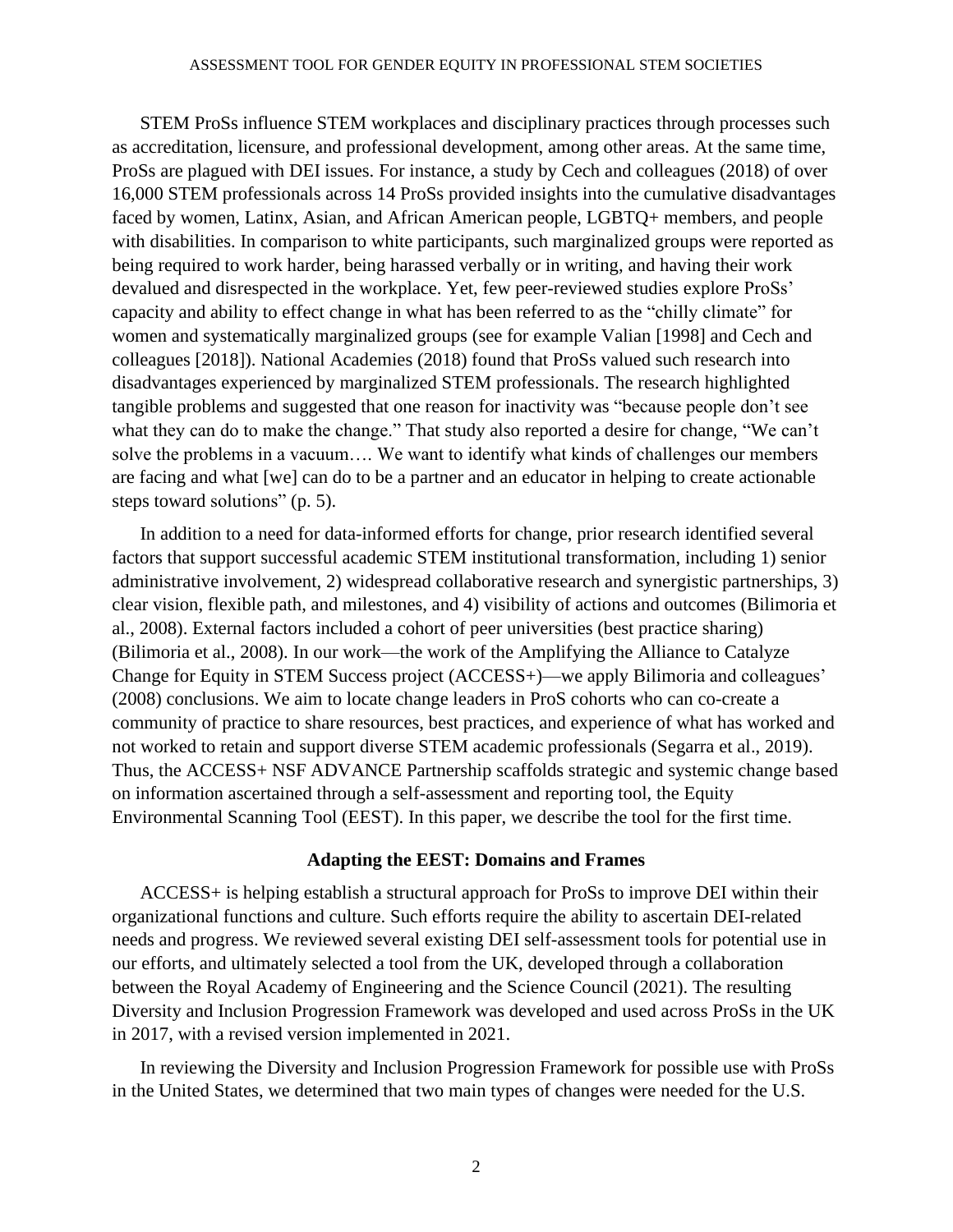#### ASSESSMENT TOOL FOR GENDER EQUITY IN PROFESSIONAL STEM SOCIETIES

context: *content* changes related to differences in the functions of UK and U.S. ProSs, and *structural* changes that would permit the assessment to be used more for measurement than as a device for discussion or elicitation. Content changes were related to differences in 1) how professional licenses work and are awarded; 2) how study programs in universities are accredited; 3) the important role of ProS student chapters in the early stage of the career ladder; and 4) the role of ProS advocacy for the discipline in providing comment and contribution on issues of national importance. Structural changes dealt with standardizing item wording across frames to allow for comparison between frames and other changes, such as revisions to avoid double-barreled items.

The development of the EEST was informed further by studies such as Solebello and colleagues' (2016), who analyzed ProS diversity programs and their aims, and Smith et al. (2021) who explored the functions of student ProS chapters in keeping underrepresented students in STEM. We also consulted dozens of subject matter experts and ProS DEI leaders. We will describe the revision process in a future paper. The EEST is currently undergoing piloting with the first ACCESS+ cohort of ProSs, from its parent project (Alliance to Catalyze Change for Equity in STEM Success, or ACCESS), a meta-organization that brings together the diversity committees of five ProSs, mostly in biology (Segarra et al., 2019). We are using interviews, think-alouds, and feedback workshops to trial and refine the EEST.

### **Domains**

Three overarching domains related to DEI inform our measurement in the EEST: *leadership and strategy*, relating to the articulated goals of the ProS that shape all other efforts of the society; *policies and practices*, the day-to-day operations of the ProS; and *insights and evaluation*, relating to the extent to which a ProS gathers and uses data on ProS members and outcomes of activities to support change. Previous research shows that *leadership* is key to cultural change within an organization (i.e., Bilimoria et al., 2008; Bilimoria & Liang, 2012a; Bilimoria & Liang, 2012b; Kezar & Eckel, 2002). Specifically, organizational change is facilitated by leaders' attitudes and approaches, assistance in developing new ways of thinking, and responsiveness to stakeholders (Eckel et al., 2001)—all evidenced through ProSs' *policies and practice*, in which they construct norms, expectations, and programming aligned with their goals. We focus on *insights and evaluation* because progress can be measured through tracking key indicators of representation and equity; evaluating programmatic interventions and strengthening the institutional research infrastructure to improve data collection, analysis, and use (Bilimoria et al., 2008).

## **Frames**

The structure of the EEST represents the main functions of ProSs and areas for DEI focus. These functions include:

- 1. governance and leadership
- 2. membership
- 3. programs and events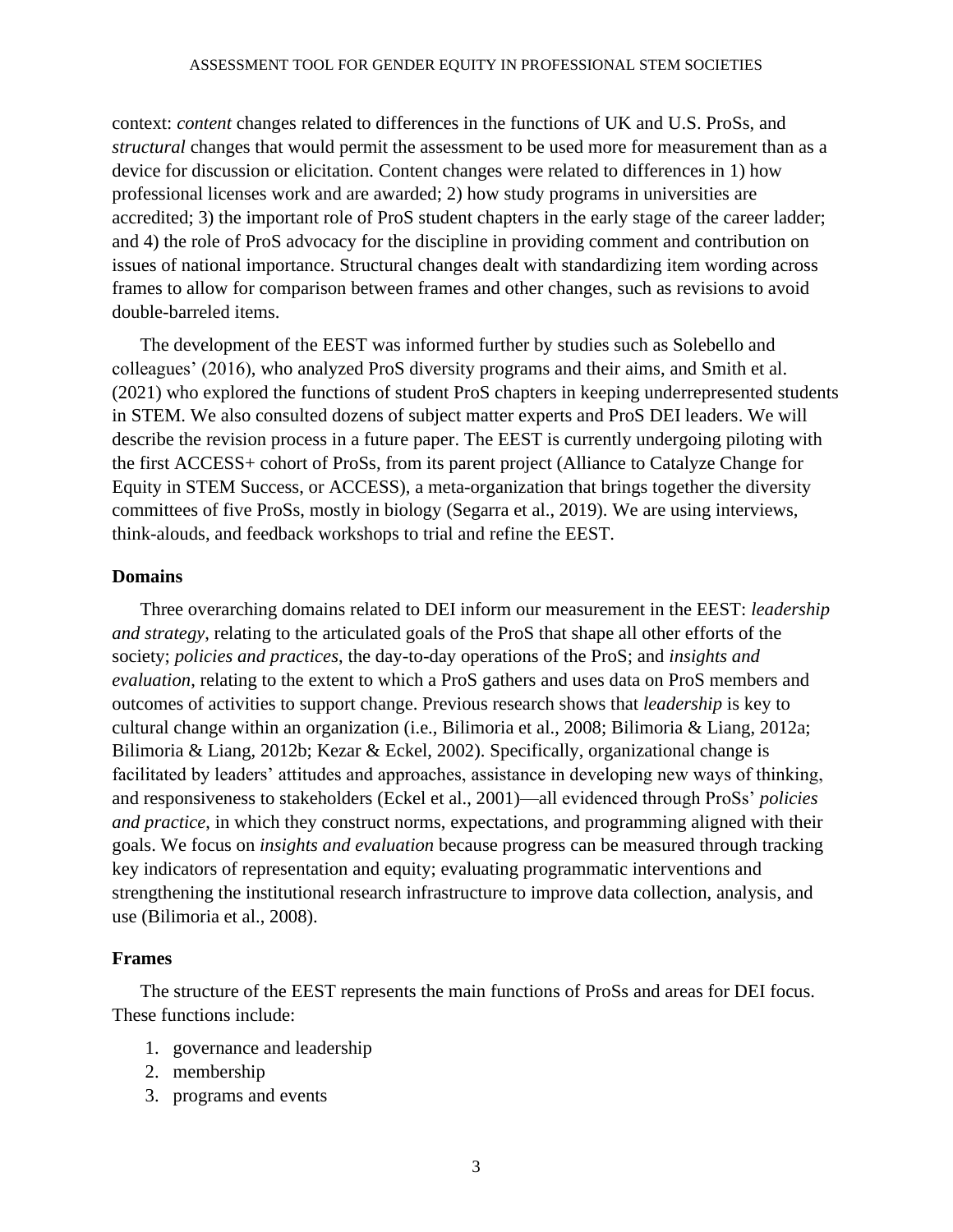- 4. professionalization
- 5. student chapters
- 6. prizes, awards, and grants
- 7. marketing and communication
- 8. outreach and engagement
- 9. employment
- 10. advocacy
- 11. publishing

Each frame contains 20–30 items, many drawing on content from the Diversity and Inclusion Progression Framework. All have been aligned to a "skeleton" of standard phrasing to reduce cognitive burden on the participant and to allow for cross-frame comparison. We explain the focus and rationale of each of the frames below.

**Frame 1: Governance and Leadership**. Senior leaders shape the vision, strategies, and organizational infrastructure and culture within a ProS. This frame encapsulates a blend of words and actions by ProS leaders, proposed by Martins (2020). This focus is important, given that, compared with other types of organizations, the blend of ProS members, staff, and elected officers can compromise performance, particularly as elected leaders change frequently, sometimes annually. By systematizing the approach, we can support conscious consideration of DEI throughout a range of functions of the ProS and embed this consideration within its policies and practices. We also can support the reporting of outcomes to inform future actions.

**Frame 2: Membership**. ProSs spend considerable effort and money on recruiting, supporting, and retaining their membership. Membership dues provide an important source of income for many ProSs. The efforts of ProSs to address the diversity of membership has not been the subject of much academic study until recent times, as noted by Solebello and colleagues (2016). In the UK for example, ProSs are commissioning more research on membership and publishing it as "grey" literature (e.g., Institute of Physics, 2021). The Royal Society of Chemistry (2020) publishes a detailed analysis of its membership every 2 years, providing intersectional demographic analysis.

**Frame 3: Programs and Events**. Conferences, meetings, and events form the main programming of a ProS for both academic and industry-based members; these events also serve to introduce students to the society and the discipline it represents. Frame 3 addresses important components of ProS programs and events, such as promotional materials, speakers and panels, event chairs, participant diversity, codes of conduct, and meeting atmosphere. For many, diversity in STEM means increasing the participation of women. However, racially/ethnically minoritized women often experience a double burden, for example by being made to feel unwelcome when ProS conference staff use microaggressions (Morris & Washington, 2017). Addressing this type of exclusionary atmosphere requires education and training that focuses on a range of dimensions across events and meetings; allocating resources for formal support and recognition of the experiences of marginalized participants; and creating a welcoming atmosphere at events (Campbell-Montalvo et al., 2020).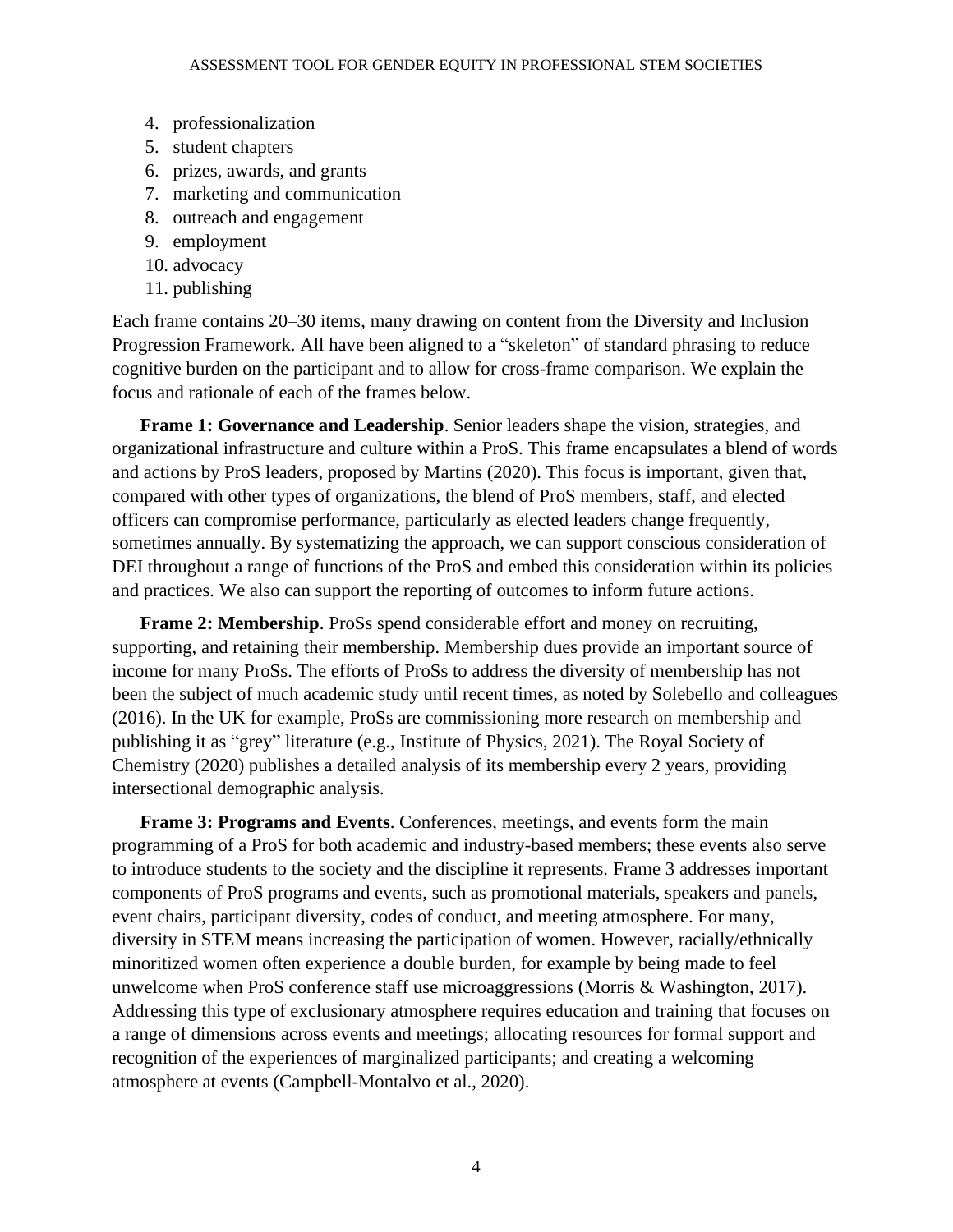**Frame 4: Professionalization**. As a core activity in STEM ProSs, professional development includes the development of skills for leadership, management, and networking, and technical certifications and preparation for licensure (e.g., through mentoring). ProSs also offer members leadership roles on committees or chairing conferences. Historically, these roles can be prestigious and have been passed on without due process or transparency. The opportunities to build career and professional confidence need to be inclusive, supportive, and aimed at marginalized members. See Morris and Washington (2017), Cech and colleagues (2018), and Moore and colleagues (2020) for strategies to grow the presence, power, and influence of diverse members within the society and the profession.

**Frame 5: Student Chapters**. Students, parents, universities, and industry invest heavily in training and educating the workforce of the future and are directly responsible for helping students cultivate the social capital they need to persist in STEM (Puccia et al., 2021; Skvoretz et al., 2020; Campbell-Montalvo et al., in press). The student chapters of U.S. ProSs directly support the participation of diverse groups, from education into relevant employment. Chapters are supported in various ways, from ProS central headquarters, through state-run activities, and by institutions/universities themselves. The ProS role cannot be underestimated in supporting efforts to grow the diversity of the student population and provide opportunities for rewarding careers for people from diverse backgrounds (Smith et al., 2021), especially given the stereotypes and microaggressions that women and people of color, particularly Black students, experience (Campbell-Montalvo et al., in press). ProSs can provide support to chapters as well as members who volunteer to support the chapters.

**Frame 6: Prizes, Awards, and Grants**. Recognizing, rewarding, and celebrating the achievements of disciplinary professionals have long been important functions of ProSs. Traditionally, awards are named after prominent past figures in the field—and historically in STEM, they were named after individuals who were white men. This frame focuses on how the ProS goes about marketing, nominating, reviewing applications, and awarding money or accolades, with special focus on efforts to obtain diversity among applicants, reviewers, and awardees.

**Frame 7: Marketing and Communication**. Organizational artifacts, such as websites, magazines, artwork, publications, and member "swag" such as ties, scarves, and cufflinks, embody the culture and image of the ProS and its members. A study of 11 natural resourcesrelated ProSs showed that images on website landing pages were more diverse in terms of gender and race/ethnicity, but less diverse within subsections (Bal, 2019). As with other studies, women and marginalized people are less likely to be portrayed in active or field locations and are often represented in passive, indoor poses. This frame examines how ProSs engage in marketing and communication that are culturally relevant and representative of their membership.

**Frame 8: Outreach and Engagement**. A function of the outreach and engagement sections of ProSs includes finding new ways to inspire the next generation. This can include strategies for collaborating on schemes to avoid duplicating or "reinventing the wheel," building on good practice, and undertaking research to improve STEM or ProS access to young people and the wider public. Increasingly, colleges lead such outreach activities in an effort to diversify their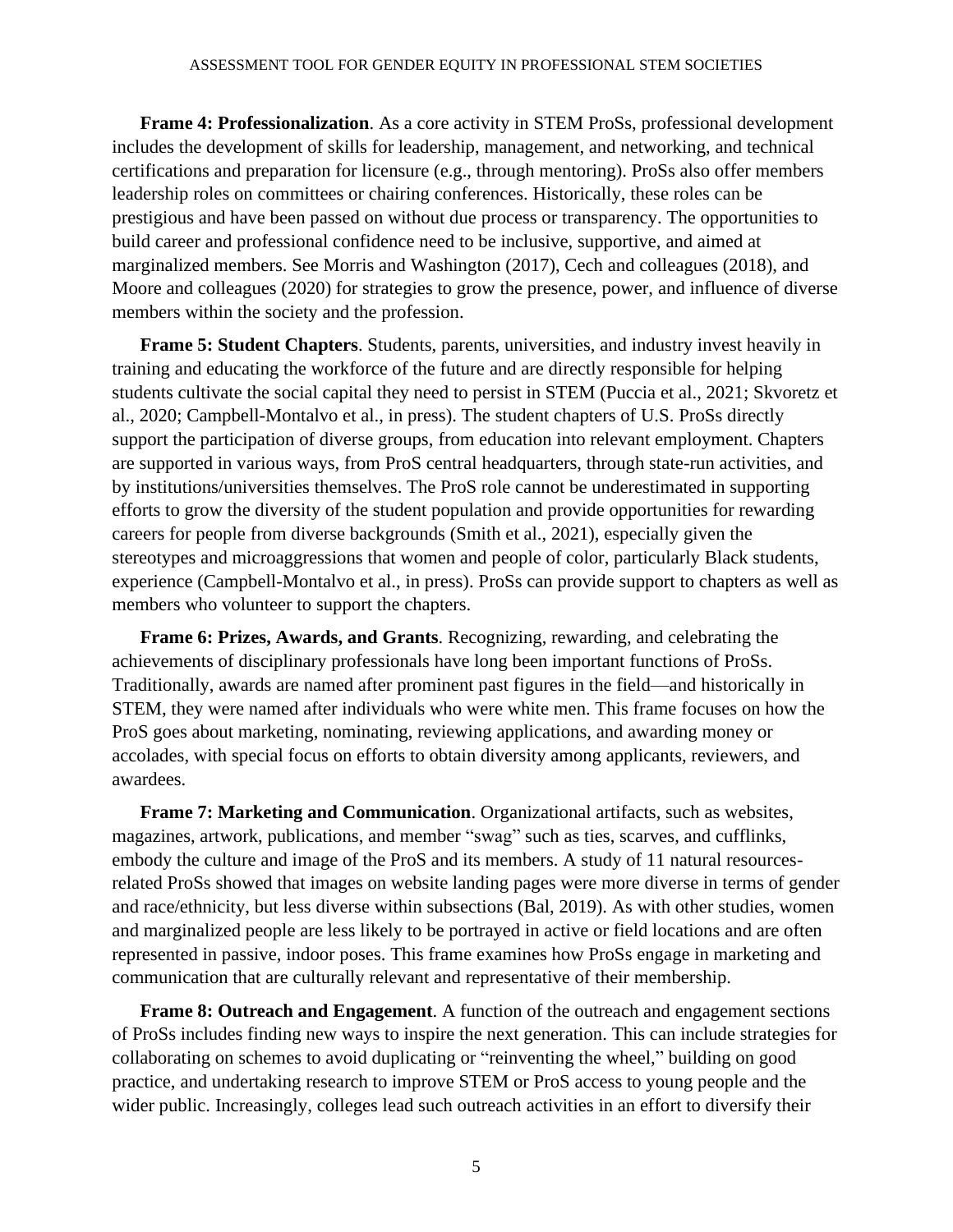student cohorts. Frame 8 focuses on how a ProS shares knowledge, articulates standards of behavior of participants, and considers how its material and content are relevant to a diverse audience.

**Frame 9: Employment**. Many ProSs have several fulltime employees in a range of roles to support the ProS's efforts. Frame 9 focuses on the recruitment and promotion of staff, as well as explores diversity and promotion amongst staff members. This frame also examines how ProSs may explore current employment practices, possibly aligned with models for small businesses, and how ProSs address equity across the workforce.

**Frame 10: Advocacy**. ProSs are composed of practitioners, often from a specific field or discipline, thereby positioning the ProSs to provide comments, advice, and evidence on public policy and issues of national importance. Frame 10 ascertains how the ProSs engage in advocacy—for example, by focusing on requirements about taskforce diversity and examining how science or technology may disproportionately negatively affect subsections of the population.

**Frame 11: Publishing.** A significant number of ProSs generate income through publishing journals and other media. Frame 11 explores the progress that is being made by ProSs to address subtle but career-changing biases that occur through in publishing—biases that place women and STEM professionals from other minoritized groups at a disadvantage. Major publishing houses, including Elsevier, Wiley, and Taylor and Francis, have explored how women and people of color have been discriminated against in publishing. To advance DEI, publishers have made changes, and continue to implement them, to support the provision of demographic data by authors; a need still exists for such data on reviewers. For example, IOP Publishing recently announced it will move to double-blind peer review based on the results of pilot tests (IOPP, 2020).

#### **Conclusion**

We cannot overestimate the challenge of creating and implementing a systematic approach to DEI in a ProS that has limited resources. To inform a strategic approach to improved DEI, ACCESS+ aims to build a practical and useful tool that will measure DEI status, introduce ideas for how to address DEI, and stimulate discussion. In concert with ACCESS+'s community of practice, ProS changemakers are offered support, knowledge sharing, and skill development. Pilot efforts so far support the EEST's potential efficacy in ACCESS+'s programming to improve the climate for systemically marginalized groups and create professional development opportunities for the ProS changemakers (Leibnitz et al., 2021). These opportunities include potentially developing a high-level dashboard that will offer demographic information on membership across frames and time as well as supporting ProSs in their strategic action planning to support gender equity in STEM.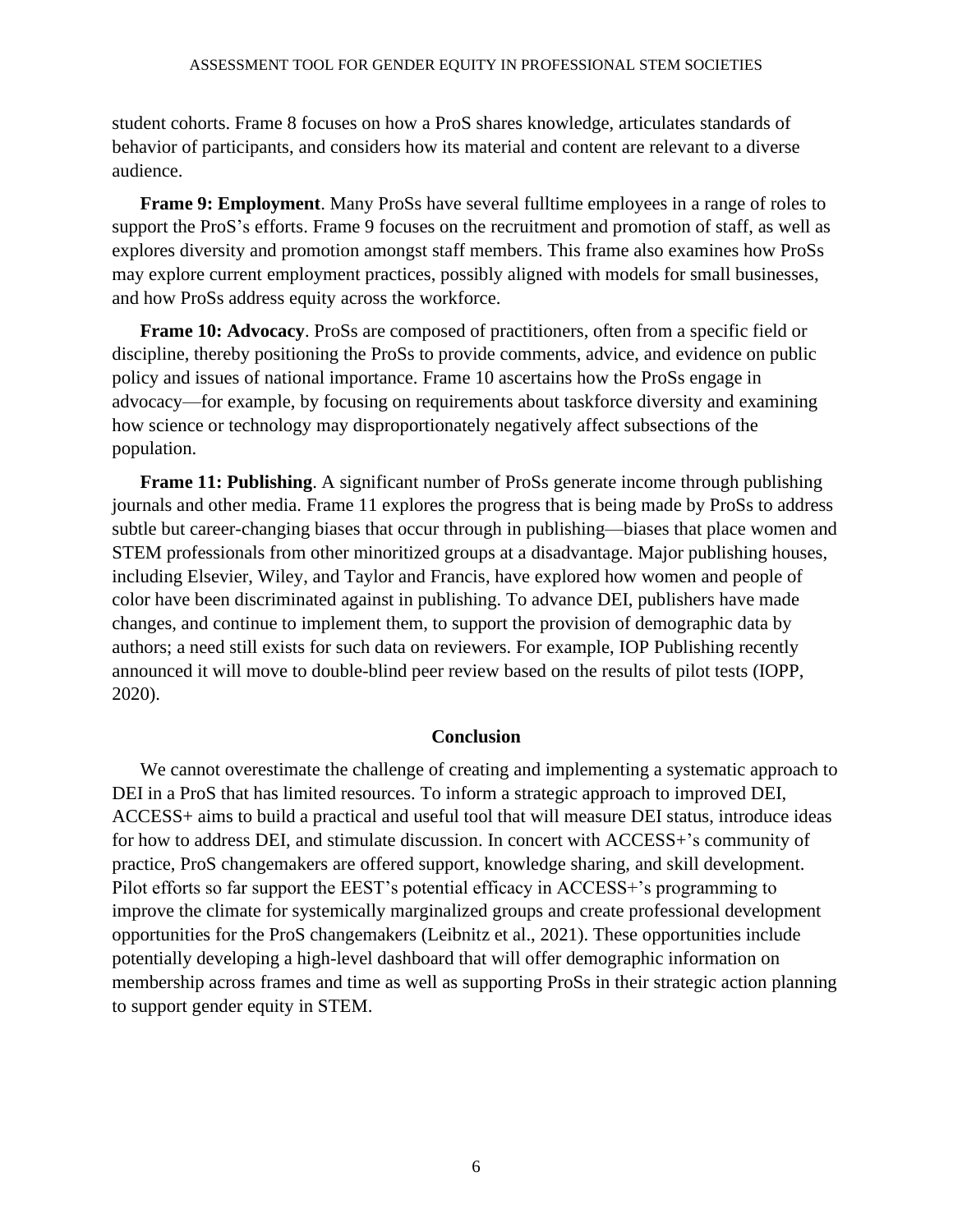## **References**

- Bal, T. L., & Sharik, T. L. [\(2019\). Image content analysis of US natural resources-related](https://col-mtu.primo.exlibrisgroup.com/discovery/fulldisplay?docid=cdi_proquest_journals_2258091509&context=PC&vid=01COL_MTU:MTU&lang=en&adaptor=Primo%20Central)  [professional society websites with respect to gender and racial/ethnic diversity.](https://col-mtu.primo.exlibrisgroup.com/discovery/fulldisplay?docid=cdi_proquest_journals_2258091509&context=PC&vid=01COL_MTU:MTU&lang=en&adaptor=Primo%20Central) *Journal of Forestry, 117* (4), 360–364.
- Bilimoria, D., & Liang, X. (2012a). Effective practices to increase women's participation, advancement and leadership in US academic STEM. In L. Lord, & D. Bilimoria (Eds.), *Women in STEM careers: International perspectives on increasing workforce participation, advancement and leadership*. Edward Elgar.
- Bilimoria, D., & Liang, X. (2012b). Gender equity in science and engineering: Advancing change in higher education. Routledge, Taylor & Francis Group.
- Bilimoria, D., Joy, S., & Liang, X. (2008). Breaking barriers and creating inclusiveness: Lessons of organizational transformation to advance women faculty in academic Science and Engineering. *Human Resource Management, 47*(3), 423–441. [https://doi.org/10.1002/hrm.20225](https://psycnet.apa.org/doi/10.1002/hrm.20225)
- Borman, K., Halperin, R., & Tyson, W. (Eds.). (2010). *Becoming an engineer in public universities: Pathways for women and minorities*. Springer.
- Campbell-Montalvo, R., Kersaint, G., Smith, C., Puccia, E., Skvoretz, J., Wao, H., Martin, J., MacDonald, G., & Lee, R. (In press). How stereotypes and relationships influence women and underrepresented minority students' fit in engineering. *Journal of Research in Science Teaching*.
- Campbell-Montalvo, R., Caporale, N., McDowell, G. S., Idlebird, C., Wiens, K. M., Jackson, K. M., Marcette, J., & Moore, M. E. (2020). Insights from the inclusive environments and metrics in biology education and research network: Our experience organizing inclusive biology education research events. *Journal of Microbiology & Biology Education, 21*(1), 25.
- Cech, E. A., Blair-Loy, M., & Rogers, L. E. (2018). Recognizing chilliness: How schemas of inequality shape views of culture and climate in work environments. *American Journal of Cultural Sociology, 6*(1):125–160.
- Eckel, P., Green, M., & Hill, B. (2001). Riding the waves of change: Insights from transforming institutions. American Council on Education—ACE Project on Leadership and Institutional Transformation.
- Faulkner, W. (2009). Doing gender in engineering workplace cultures. II. Gender in/authenticity and the in/visibility paradox. *Engineering Studies, 1*(3): 169–189.
- Institute of Physics. (2021). Diversity and inclusion. [https://www.iop.org/about/IOP-diversity](https://www.iop.org/about/IOP-diversity-inclusion)[inclusion](https://www.iop.org/about/IOP-diversity-inclusion)
- IOPP. (2020). IOP commits to double-blind peer review. <https://www.inpublishing.co.uk/articles/iop-commits-to-double-blind-peer-review-16761>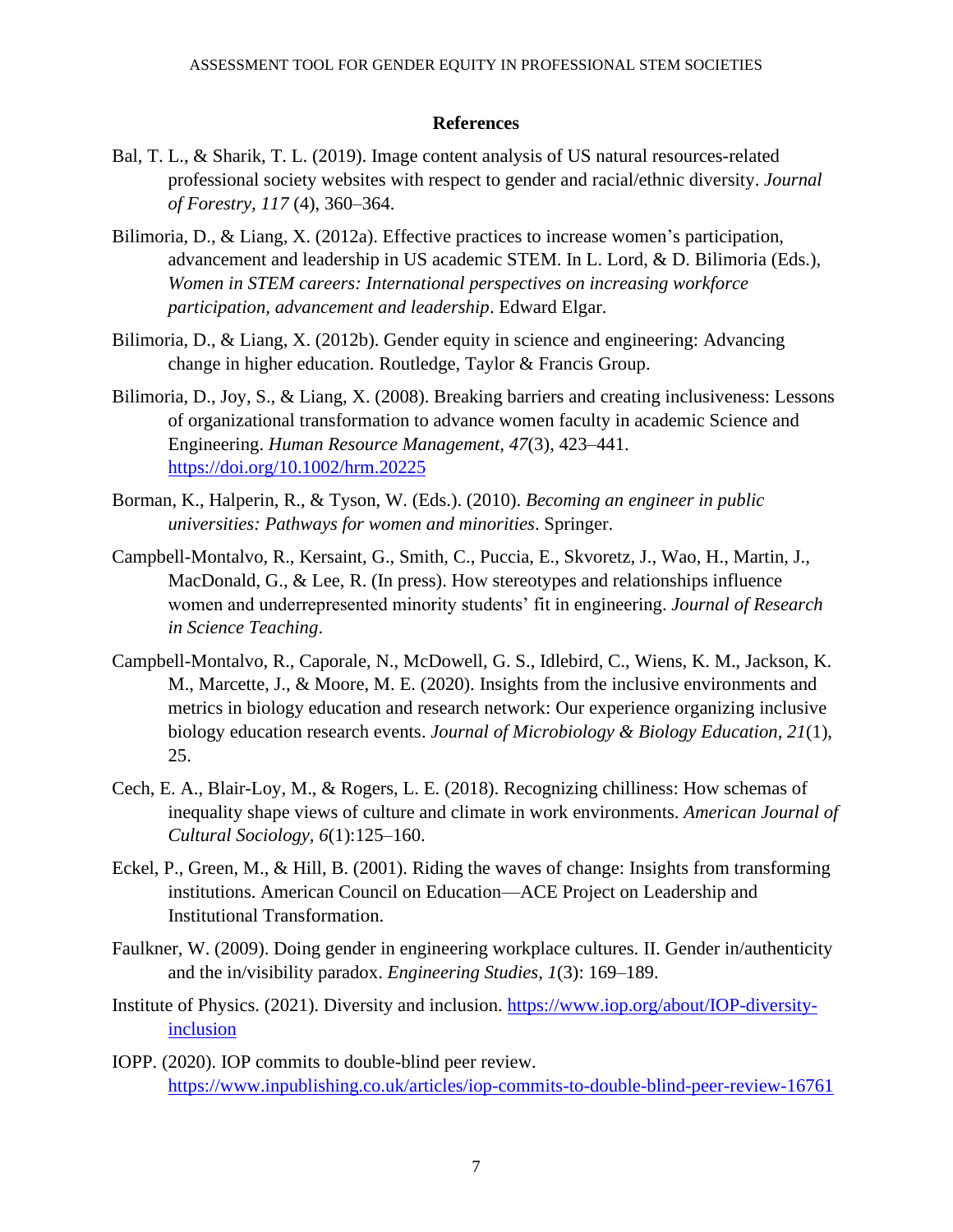- Kezar, A. J., & Eckel, P. (2002). Examining the institutional transformation process: The importance of sensemaking and inter-related strategies. *Research in Higher Education, 43*(3): 295–328.
- Leibnitz, G. M., Gillian-Daniel, D. L., & Hill, L. B. (2021). *Networking networks: Leveraging STEM professional society "boundary spanners" to advance diversity, equity, and inclusion*. NSF INCLUDES Rapid Community Reports.
- Martins, L. L. (2020). Strategic diversity leadership: The role of senior leaders in delivering the diversity dividend. *Journal of Management, 46*(7):1191–1204.
- McGee, E. O. (2020). *Black, brown, bruised: How racialized STEM education stifles innovation*. Harvard Education Press.
- McNelly, J. (2021) Personal communication. Chief Executive Officer at American Society of Safety Professionals.
- Moore, K. J., Xiong, S., Bhattacharya, G. B., & Calvert, C. (2020). Beyond diversity: Focusing on and enhancing inclusion in the Society for Epidemiologic Research. *American Journal of Epidemiology, 189*(10):1042–1046.
- Morris, V. R., & Washington, T. M. (2017). The role of ProSs in STEM diversity. *Journal of the National Technical Association, 87*(1), 22–31.
- Nardi, C. L. (2021). Antiracist opportunities in the Journal of Microbiology and Biology Education: Considerations for diversity, equity, and inclusion. *Journal of Microbiology & Biology Education, 22*(2), e00151–21.
- National Academies of Sciences, Engineering, and Medicine. (2018). Engineering societies' activities in promoting diversity and inclusion: Proceedings of a workshop–in brief. The National Academies Press.<https://doi.org/10.17226/25323>
- Page, S. E. (2007). Making the difference: Applying a logic of diversity. *Academy of Management Perspectives, 21*(4): 6–20.
- Page, S. (2019). *The diversity bonus.* Princeton University Press.
- Puccia, E., Martin, J. P., Smith, C. A., Kersaint, G., Campbell-Montalvo, R., Wao, H., Lee, R., Skvoretz, J., & MacDonald, G. (2021). The influence of expressive and instrumental social capital from parents on women and underrepresented minority students' declaration and persistence in engineering majors. *International Journal of STEM Education, 8*(1), 1–15.
- Royal Academy of Engineering and Science Council. (2021). Diversity and inclusion progression framework 2.0. [https://www.raeng.org.uk/diversity-in](https://www.raeng.org.uk/diversity-in-engineering/professional-engineering-institutions)[engineering/professional-engineering-institutions](https://www.raeng.org.uk/diversity-in-engineering/professional-engineering-institutions)
- Royal Society of Chemistry. (2020). Diversity data report 2020. [https://www.rsc.org/globalassets/02-about-us/corporate-information/rsc-diversity-data](https://www.rsc.org/globalassets/02-about-us/corporate-information/rsc-diversity-data-report-2020.pdf)[report-2020.pdf](https://www.rsc.org/globalassets/02-about-us/corporate-information/rsc-diversity-data-report-2020.pdf)